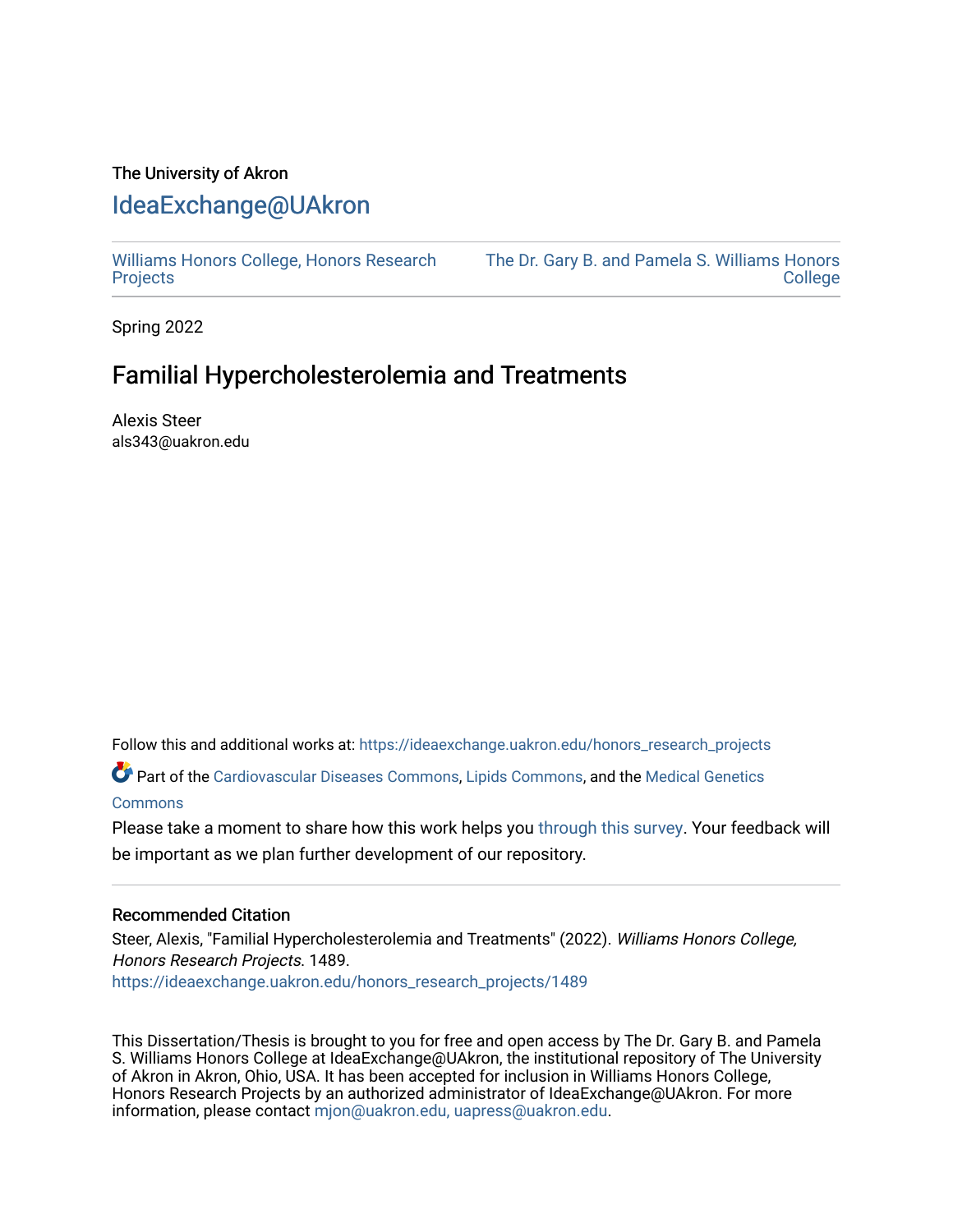Alexis Steer

1 March 2022

### Familial Hypercholesterolemia and Treatments

 Elevated serum cholesterol concentrations, defined as greater than 240 mg/dL, affect more than 25 percent of Americans and can lead to early coronary heart disease (Taylor et al., 2017). One cause of elevated cholesterol concentrations is a genetic disorder called familial hypercholesterolemia (FH). FH is dominantly inherited and typically identified by high concentrations of LDL in blood. FH is the most common genetic cardiovascular disease affecting approximately 14-34 million people worldwide (Nordestgaard et al., 2013).

 FH is a general term used to describe mutated genes that lead to elevated plasma LDL concentrations. The three major genes known to play a role in plasma LDL regulation and FH are low density lipoprotein receptor (LDLR), apolipoprotein B (APOB), and proprotein convertase subtilisin/kexin type 9 (PCSK9) (Sturm, 2018). Mutations in any of these three genes can lead to high plasma LDL, but severity can differ based on the number of dominant alleles inherited. Heterozygous FH (HeFH) individuals tend to have total cholesterol concentrations between 310-580 mg/dL and homozygous FH (HoFH) individuals have cholesterol concentrations between 460-1160 mg/dL. Some may also be double heterozygotes meaning there are heterozygous mutations in two of the genes causing an intermediate cholesterol concentration between HeFH and HoFH (Nordestgaard et al., 2013). HeFH affects one in every 200 people and increases the risk of a coronary event in males by 50% by the age of 50 and 30% by the age of 60 for females. HoFH is predominantly found in the LDLR gene and affects one in every 200,000- 300,000 people. HoFH leads to greater atherosclerosis and cardiovascular disease than HeFH and if left untreated, can lead to early death (Sturm, 2018).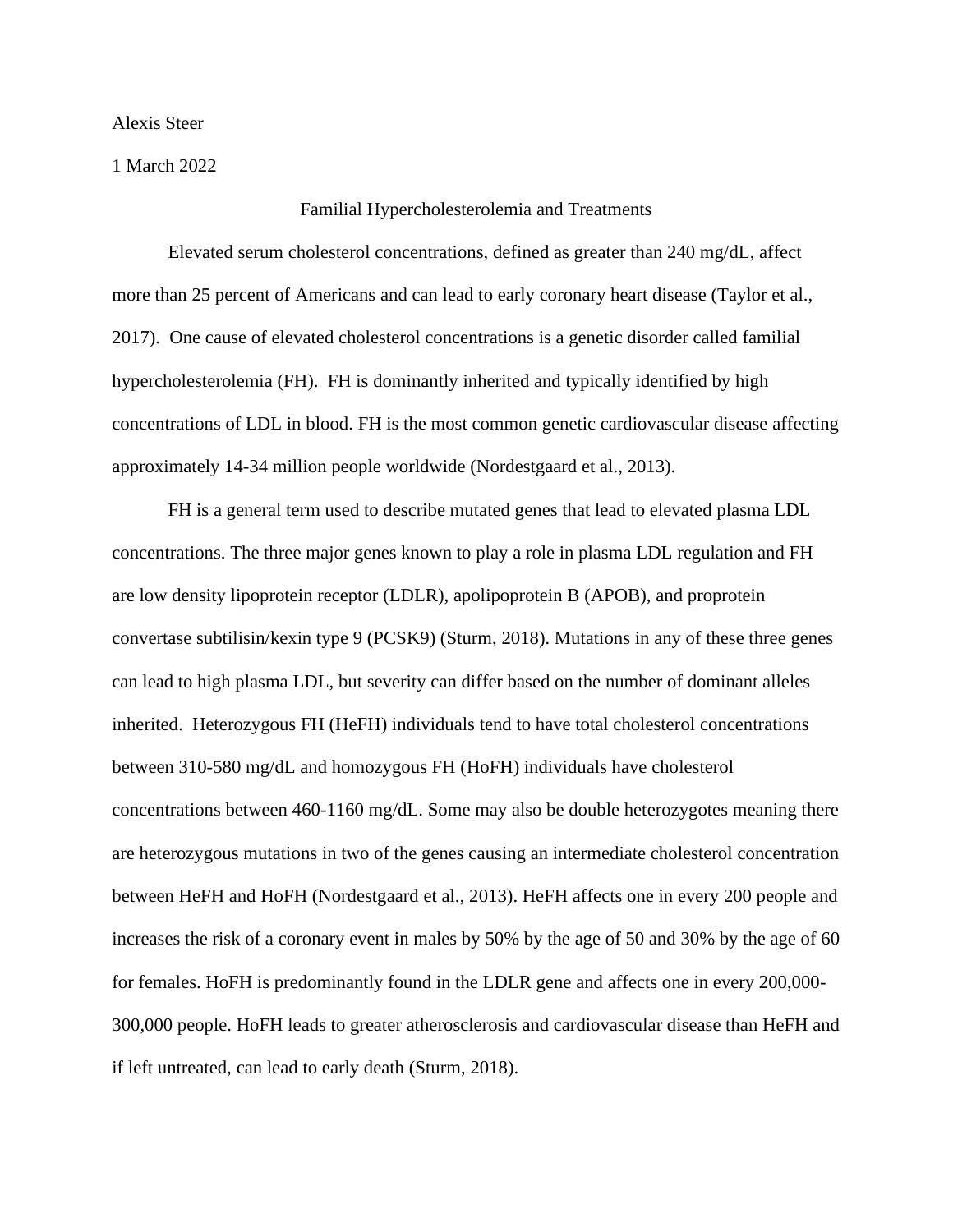As stated previously, a significant component of LDL is cholesterol. Cholesterol is a major component of cell membranes, precursor of steroid hormones such as cortisol, androgens, and estrogen, and is converted to bile acids by the liver to aid in digestion and absorption of fats. Cholesterol is synthesized in cells via a biochemical pathway. Acetyl-CoA is converted to hydroxymethylglutaryl-CoA (HMG-CoA) and then to mevalonate by HMG-CoA reductase. Mevalonate is converted to isoprene through a few more reactions and then six isoprene molecules are condensed to form squalene. From squalene, more than twenty steps occur to produce cholesterol. The HMG-CoA reductase reaction is the rate limiting step of cholesterol biosynthesis, and is therefore a major target to treat elevated cholesterol concentrations. HMG-CoA reductase can be controlled through competitive inhibition, allosteric effects, and covalent modification such as phosphorylation, but the major regulator for HMG-CoA reductase is a feedback mechanism that controls the amount of the enzyme present in cells (Voet et al., 2016, pp. 706-711).

It is important to maintain adequate concentrations of cholesterol in the body to serve its essential functions but too much becomes extremely dangerous over time. High concentrations of LDL can cause lipids to deposit in the walls of blood vessels triggering an inflammatory response. The endothelial cells of the vessel will help to recruit white blood cells that delve into the walls of the vessel and take up lipids which causes the formation of foam cells. This damage to the walls of the vessel causes the formation of plaques which consist of cholesterol and dead macrophages. Smooth muscle surrounds these plaques and may calcify causing hardening of the artery. The plaques may become large enough to block the flow of blood through the artery, but typically the plaque will rupture, or a piece will break off causing a blood clot. This blood clot may then lead to myocardial infarction or stroke (Voet et al., 2016, pp. 713).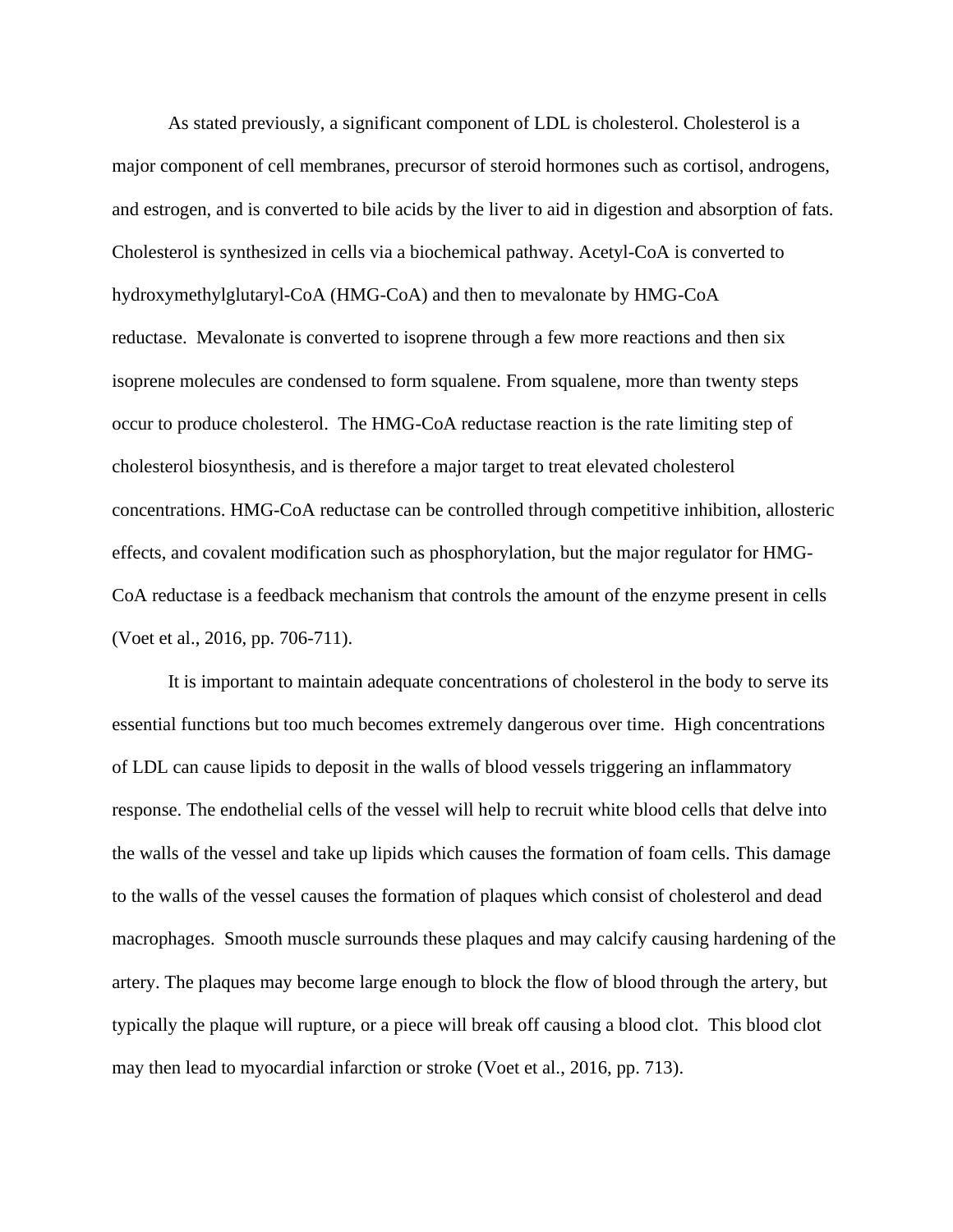The LDLR gene codes for a receptor protein primarily found in hepatocytes. It is responsible for the uptake of LDL into cells for the use of cholesterol (Goldstein and Brown, 2009.) As of 2013, there have been more than 1200 mutations identified in the LDLR gene that affect all the functional domains. LDLR mutations account for about ninety percent of all HeFH mutations (Nordestgaard et al., 2013).

APOB is another gene involved in the regulation of plasma LDL. B-100 is a large protein product of this gene that binds to LDL. Arg3500Gln is a mutation that changes the binding between an arginine and tryptophan residue which lowers the binding affinity to the LDL receptor, resulting in elevated plasma LDL concentrations (Andersen et al., 2016). This is the only common mutation in the APOB gene and accounts for about five percent of HeFH mutations (Nordestgaard et al., 2013).

The final gene associated with FH is PCSK9 which is a 692 amino acid serine protease that is primarily found in hepatocytes but is also expressed in the intestine, kidneys, and central nervous system. At the membrane of hepatocytes, PCSK9 associates with LDLR causing the two proteins to be internalized in a vesicle and transported to the lysosome for degradation (Hess et al., 2018). This gene has over 20 known mutations which account for about one percent of HeFH mutations (Nordestgaard et al., 2013). These mutations are gain-of-function which cause a greater amount of LDL receptors to be degraded than normal. A low number of LDL receptors results in less LDL being removed from the blood and ultimately elevated plasma LDL concentrations.

Heart disease has remained the leading cause of death for over twenty years worldwide, with nearly nine million deaths in 2019 (Pan American Health Organization, 2020). LDL concentrations are one of the greatest factors contributing to heart disease, yet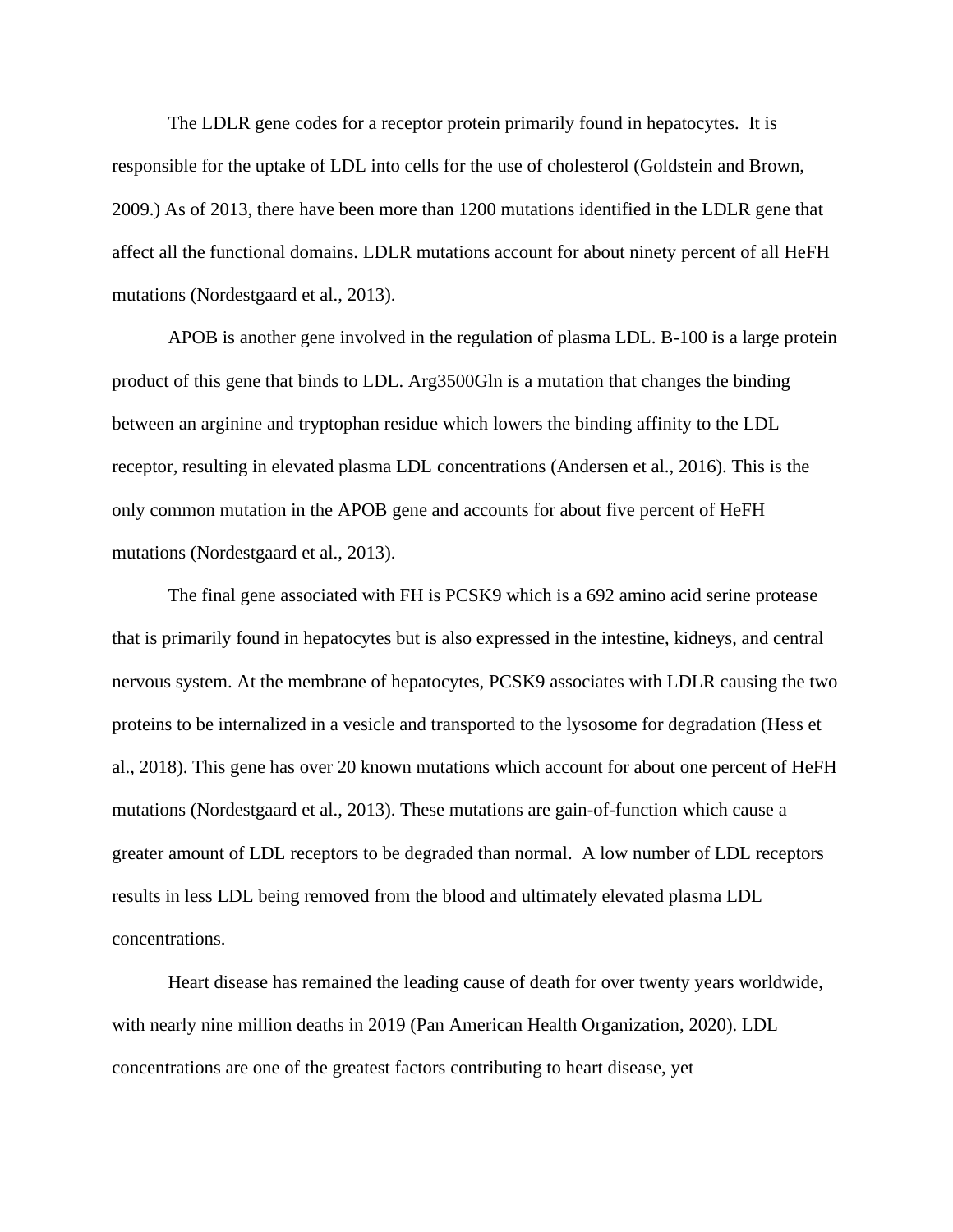hypercholesterolemia remains vastly underdiagnosed. This is the case because high cholesterol has no symptoms and must be detected through a blood test. Accumulation of lipids in the skin and tendons called tendon xanthomas may present as a symptom, but this usually only occurs with more severe hypercholesterolemia (Voet et al., 2016, pp. 713). Although being vastly underdiagnosed, there have been several significant developments in medications and treatments to lower plasma LDL concentrations.

Statins were first developed in the 1980's and are now some of the most common drugs prescribed in the United States. Some of the statin medications include atorvastatin, rosuvastatin, and lovastatin. HMG-CoA reductase is the enzyme responsible for converting HMG-CoA to mevalonate in the pathway of cholesterol synthesis. Statins work by competitive inhibition of HMG-CoA reductase to reduce cholesterol biosynthesis (Farnier and Davignon, 1998). Statins have a very small inhibitor constant,  $K<sub>i</sub>$ , which indicates they have a great binding affinity for the enzyme and small doses of the medication are needed to be effective. These medications effectively interfere with enzyme activity because they have bulky hydrophobic regions that cause conformational changes in HMG-CoA reductase (Voet et al., 2016, pp. 712). Once HMG-CoA reductase is blocked, the end products of the mevalonate pathway decrease which causes activation of transcription factors called sterol regulatory element binding proteins. These transcription factors upregulate transcription of HMG-CoA reductase gene and LDLR gene. Upregulation of LDLR causes there to be more receptors present for removing LDL from the blood and thus lowering plasma LDL concentrations (Clendening et al., 2010).

Ezetimibe is another medication used to treat elevated cholesterol concentrations. It is typically used in addition to statins when statins alone cannot lower LDL to target concentrations. Ezetimibe inhibits a transporter in the intestinal lining and hepatocytes called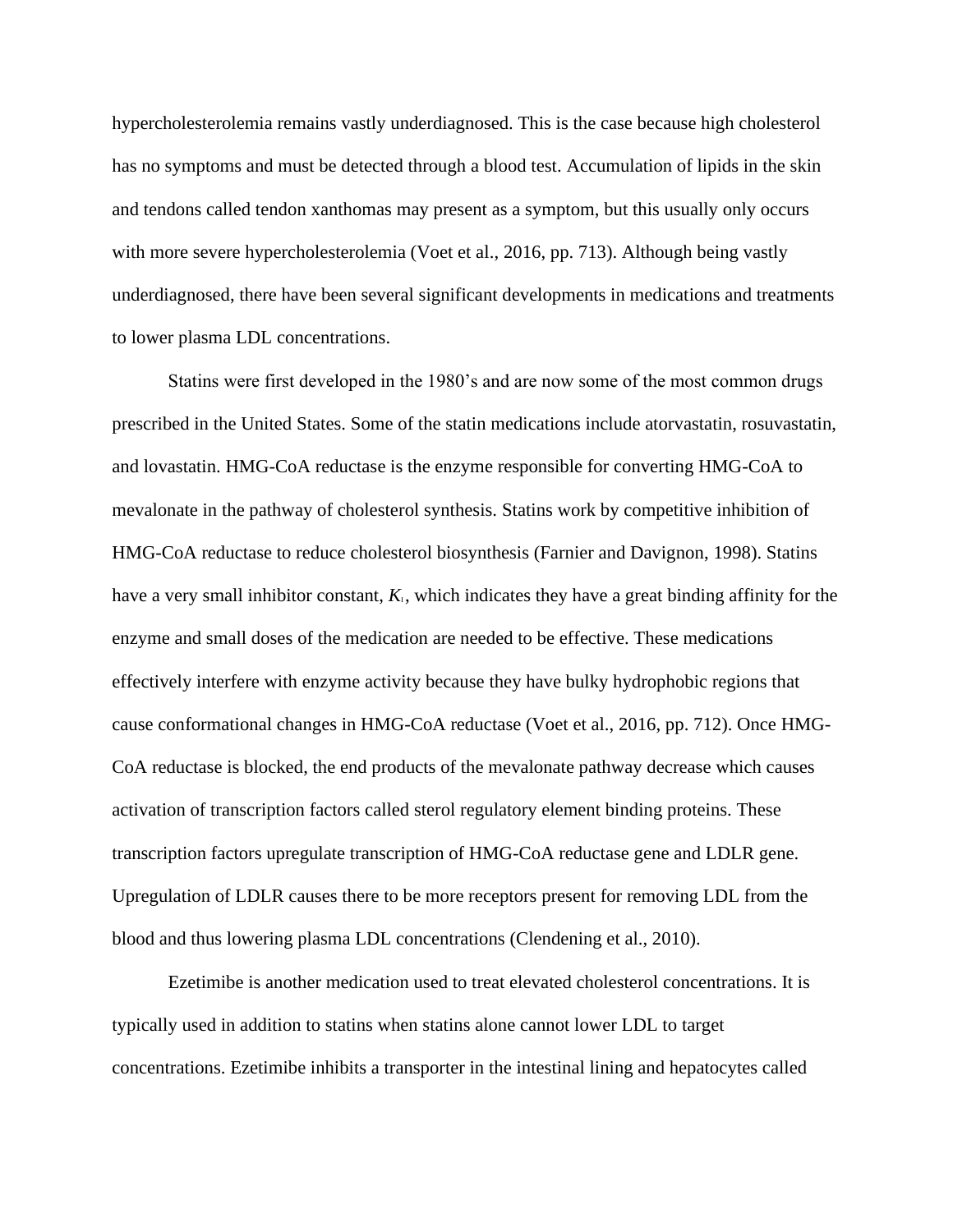Niemann-Pick C1-like 1 (NPC1L1). NPC1L1 is responsible for the uptake of cholesterol from the diet in the intestine and reuptake of cholesterol from bile acids in hepatocytes. Ezetimibe causes decreased delivery of cholesterol to the liver which results in the upregulation of LDL receptors further reducing plasma LDL concentrations. Since less cholesterol is absorbed, greater amounts of cholesterol will be excreted in the stool. Treatment with ezetimibe lowered total cholesterol by 15 percent, LDL was lowered by 19.8 percent, fecal excretion of cholesterol increased 66.6 percent, and there was no effect on HDL or triglyceride concentrations (Lin et al., 2017). Ezetimibe appears to be a successful treatment in addition to statins to lower plasma LDL concentrations.

The mechanism of ezetimibe is unclear, but the shuttling of NPC1L1 in the cell is regulated by cholesterol. When cholesterol concentrations are high, NPC1L1 is transported to the plasma membrane, but when cholesterol concentrations are low, NPC1L1 is internalized to reduce uptake. It is proposed that NPC1L1 uptake of cholesterol occurs through vesicular endocytosis which requires microfilaments and clathrin/AP2 complex (Ge et al., 2008). In 2008, several ideas were proposed for the mechanism of ezetimibe inhibition. Ge et al. proposed that ezetimibe may competitively inhibit NPC1L1 by binding to its sterol sensing domain where cholesterol would usually bind. It may also inhibit the conformational change of NPC1L1 induced by cholesterol binding and does not directly compete for the same binding site. Finally, they proposed ezetimibe may interfere with distribution of cholesterol in the plasma membrane which limits the binding of cholesterol to NPC1L1 (Ge et al., 2008). More recent studies provide conflicting ideas on the mechanism of NPC1L1 and ezetimibe action involving vesicular endocytosis. Xie et al. says that NPC1L1 mediates the transport of cholesterol into enterocytes in the small intestine of mice through vesicular endocytosis and that ezetimibe blocks this step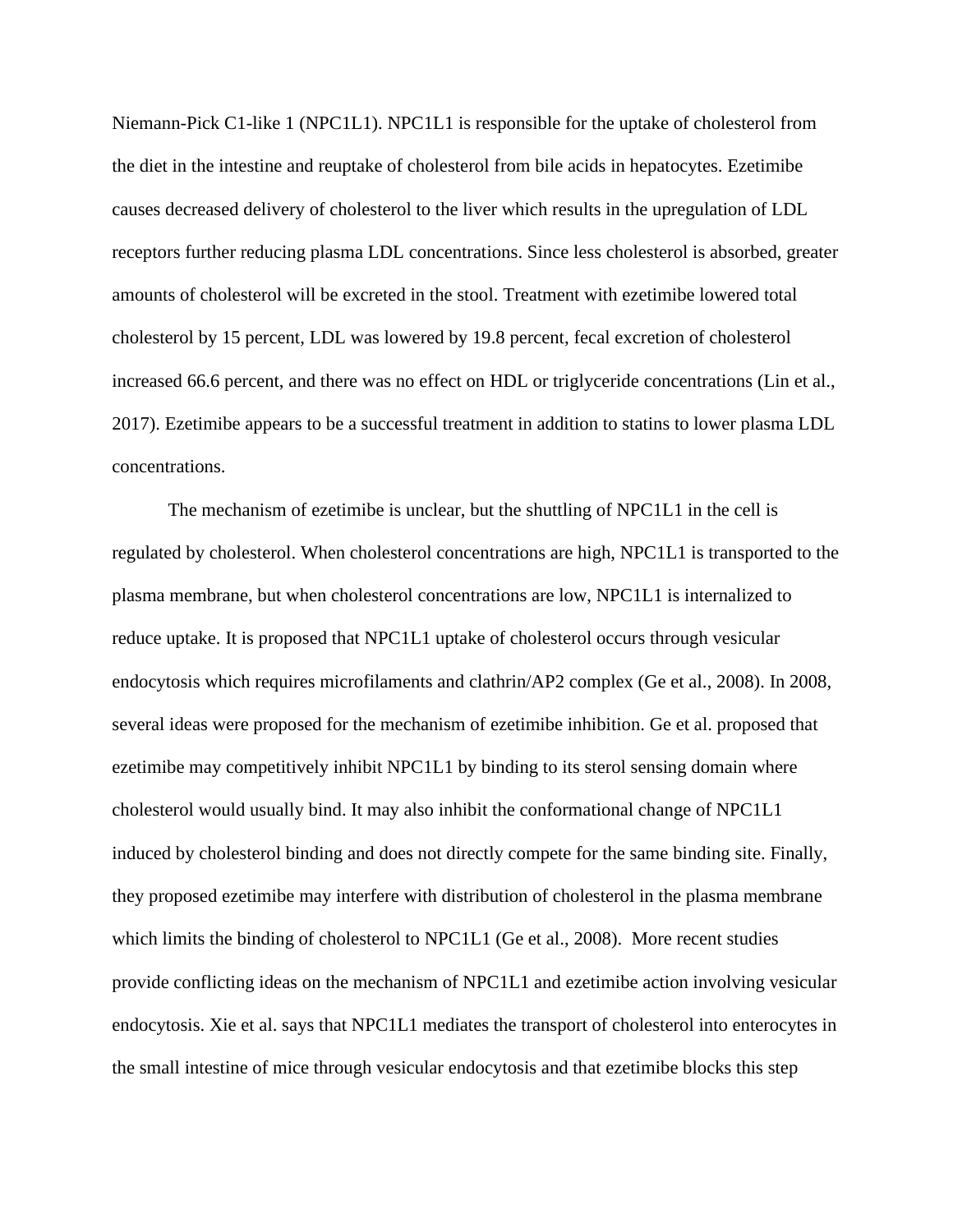(2021). Johnson and Pfeffer say ezetimibe does not alter the rate of NPC1L1 endocytosis in rat hepatocytes and that NPC1L1 does not require endocytosis for the uptake of cholesterol (2016). Ezetimibe is an effective drug for lowering plasma LDL concentrations although the mechanism of this transport protein and inhibitor requires further research.

Bile acid sequestrants are another treatment if statins and ezetimibe are unsuccessful at lowering LDL concentrations. Cholesterol is converted to bile acids through a process involving seventeen different enzymes in the liver. Approximately 500 mg of cholesterol is converted to bile acids each day. Bile acids are transported to the intestine to aid in emulsification and uptake of fat-soluble vitamins and lipids. About 95% of these bile acids are transported back to the liver to be reused. Bile acid synthesis is highly regulated so that when there are excess bile acids, synthesis is decreased, and when there is low supply, synthesis is increased. This regulation is important to ensure sufficient bile acids are released into the intestines for emulsification to occur. This tight regulation of bile acid synthesis is exploited as a drug strategy with bile acid sequestrants to ultimately lower plasma cholesterol concentrations (Russell, 2003).

Cholestyramine, colestipol, and colesevelam are bile acid sequestrants that currently have FDA approval to manage hypercholesterolemia (Lent-Schochet and Jialal, 2022). They are nondigestible and positively charged compounds that form a complex with bile acids. This causes the bile acids to be excreted in the feces rather than resorbed and transported to the liver. Decrease in return of bile acids to the liver causes the upregulation of bile acid synthesis, increasing the amount of cholesterol metabolized to form bile acids, and therefore, lowering plasma cholesterol concentrations. Colesevelam is also approved for glycemic control in type 2 diabetes mellitus patients because it helps to lower plasma glucose concentrations, reduce urinary glucose excretion, and lower glycosylated hemoglobin  $A<sub>1c</sub>$  concentration (Staels et al.,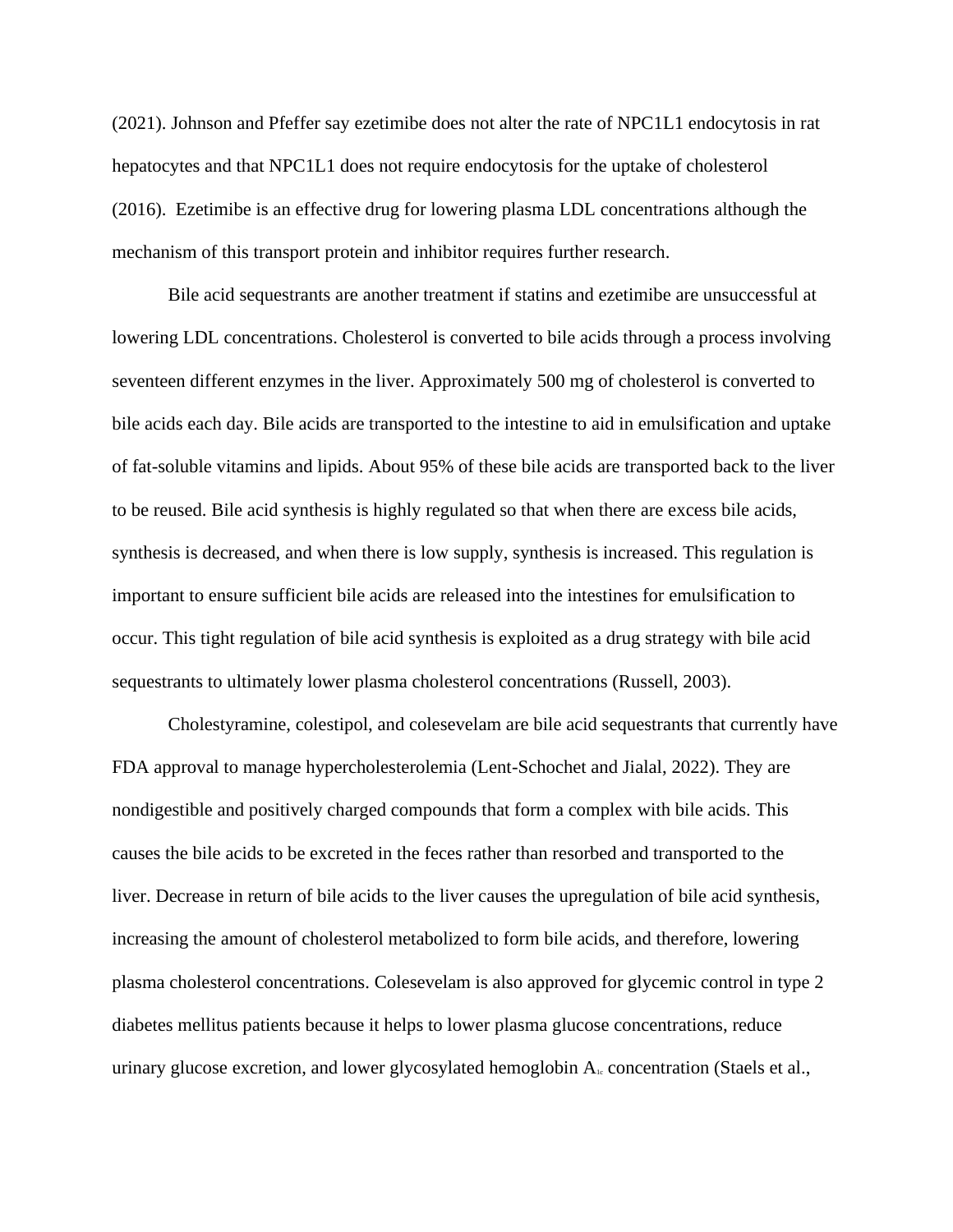2010). These medications have proven to be another successful option to treat elevated cholesterol concentrations.

PCSK9 is the protease responsible for degrading LDL receptors and another target to lower plasma LDL concentrations. Alirocumab and evolocumab received FDA approval in 2015 for high cholesterol treatment when high doses of statins do not sufficiently lower LDL concentrations (Dayoub et al., 2021). PCSK9 inhibitors work by binding to the catalytic site of PCSK9 and inhibiting the binding of LDLR, therefore preventing its degradation. By preventing LDL receptor degradation, more LDL will be removed from the blood. These inhibitors have been found to reduce plasma LDL concentrations by about 65 percent in healthy individuals and 60-80 percent in those with hypercholesterolemia. This is the mechanism of the two current PCSK9 inhibitors with FDA approval. Another mechanism to inhibit PCSK9 uses small interfering RNA molecules that lead to mRNA degradation, and therefore, no translation of PCSK9. This mechanism underwent Phase 1 of clinical trials but was terminated for unknown reasons so there are currently no FDA approved PCSK9 inhibitors with this mechanism of action (Hess et al., 2018).

Although there is promising research on the effects of PCSK9 inhibitors on plasma LDL concentrations, they are not widely utilized. A study was conducted on 126,419 insured statin prescribed patients with history of atherosclerotic cardiovascular disease. Less than 1 percent of these patients were started on PCSK9 inhibitors after FDA approval and by mid-2019, only approximately 2 percent of the patients were on PCSK9 inhibitors. Clinical trials have shown PCSK9 inhibitors to be effective in improving cardiovascular risks, but there is still very low usage. The cost of the inhibitors and access to specialists' are leading causes of low PCSK9 inhibitor use. Two-thirds of insurers have limited PCSK9 prescribing to certain specialists. High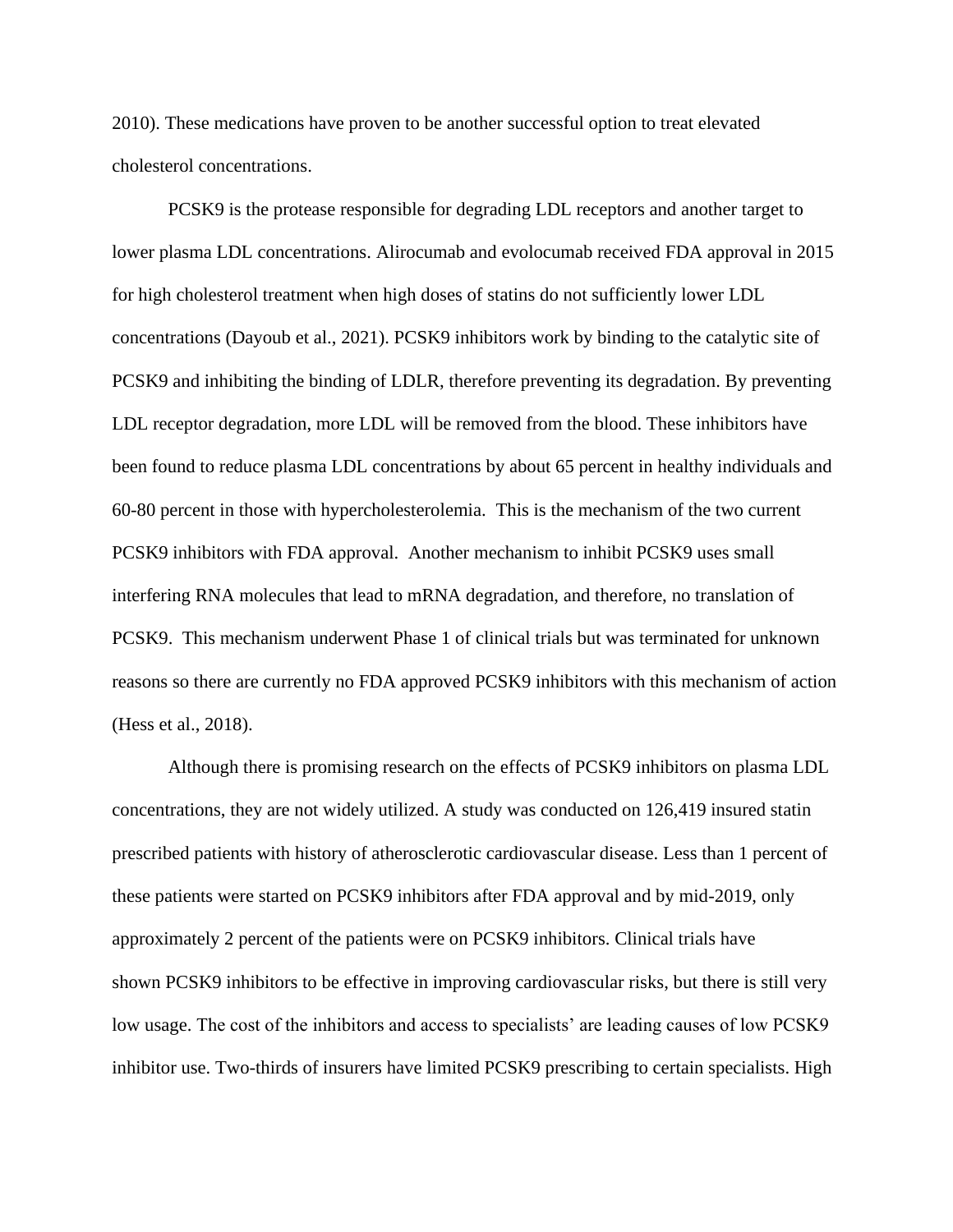income individuals are more likely to be prescribed PCSK9 inhibitors due to cost and access to specialized prescribers, although these drugs have shown great promise in hypercholesterolemia treatment (Dayoub et al., 2021).

Lastly, another treatment to lower plasma LDL concentrations is lipoprotein apheresis. This treatment is typically for individuals with homozygous FH and compound heterozygous FH who have not had success with other treatments. It is much more rigorous than the other treatments and is reserved for severe cases of hypercholesterolemia. Two types of lipoprotein apheresis were performed on HoFH children with controlled diets and statin use (Gokay et al., 2016). Cascade filtration (CF) and double filtration plasmapheresis (DFPP) were used, and their efficiencies were compared. In CF, two systems for separation were used that ultimately removed LDL and other components of the blood that have large weights and diameters such as HDL. In DFPP, two filters were used to extract the LDL from the blood. Both techniques were effective in reducing plasma LDL concentrations, but there was less HDL reduction in DFPP than CF treatment. DFPP may be the better option for long term treatment because CF could cause decreases in large proteins such as immunoglobulins, albumin, and fibrinogen (Gokay et al., 2016).

Familial hypercholesterolemia is a great threat around the world today as it has no symptoms. These mutations typically are not lethal until after reproductive age so frequency may increase in the future and contribute to increased cardiovascular and stroke related deaths. It is crucial to increase public awareness regarding high cholesterol concentrations and encourage routine blood work to monitor cholesterol. Although there have been significant strides to improve recognition and treatment for hypercholesterolemia over the past few decades, there is still much work to be done. For individuals that are even diagnosed, many of these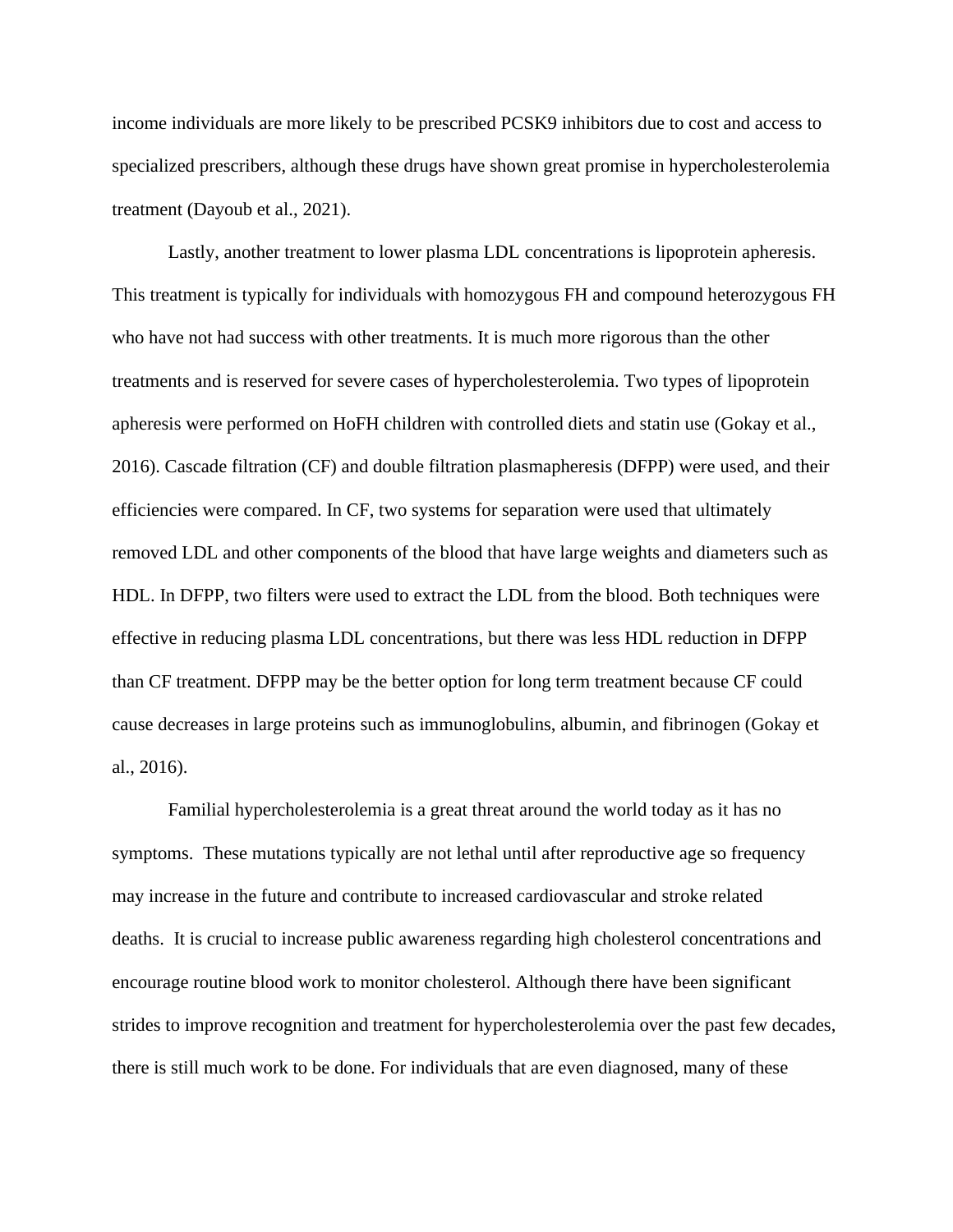treatments come with undesirable side effects, are ineffective, or too expensive. The underdiagnosis and undertreatment of FH must remain a large focus in research to reduce the millions of deaths from heart disease and strokes around the world.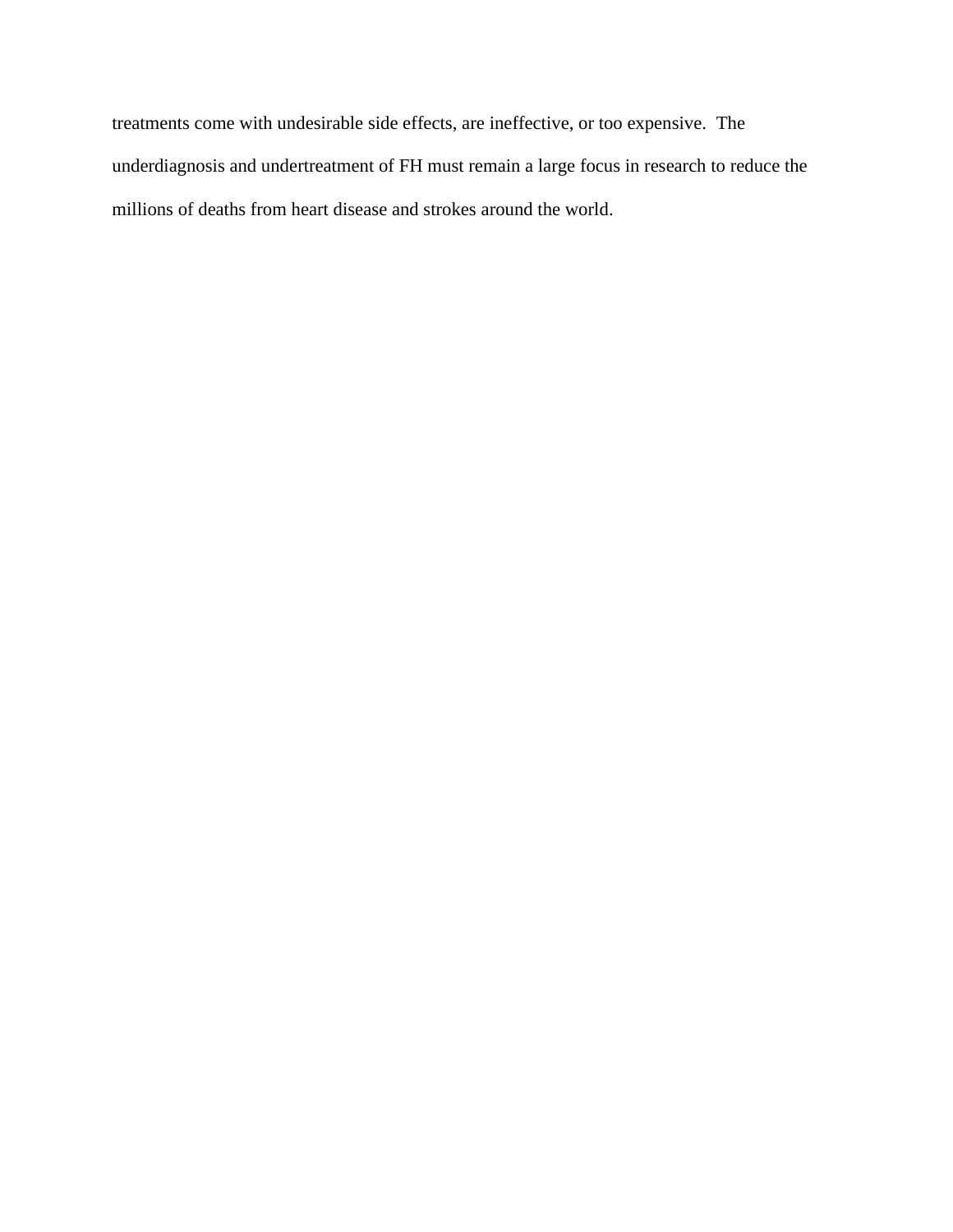#### Works Cited

**Andersen, L. H., Miserez, A. R., Ahmad, Z. and Andersen, R. L.** (2016). Familial defective apolipoprotein B-100: A review. *Journal of Clinical Lipidology* **10**, 6, 1297-1302.

**Clendening, J. W., Pandyra, A., Li, Z. and Boutros, P. C.** (2010). Exploiting the mevalonate pathway to distinguish statin-sensitive multiple myeloma. *Blood* **115**, 23, 4787-4797.

**Dayoub, E. J., Eberly, L. A., Nathan, A. S. and Khatana, S. A. M.** (2021). Adoption of

PCSK9 Inhibitors Among Patients With Atherosclerotic Disease. *Journal of the American Heart Association* **10**, 9, 1-10.

**Farnier, M. and Davignon, J.** (1998). Current and Future Treatment of Hyperlipidemia: The Role of Statins. *The American Journal of Cardiology* **82**, 4, 3J-10J.

**Ge, L., Wang, J., Qi, W. and Miao, H.** (2008). The Cholesterol Absorption Inhibitor Ezetimibe Acts by Blocking the Sterol-Induced Internalization of NPC1L1. *Cell Metabolism* **7**, 6, 508-519.

**Gokay, S., Kendirci, M., Kaynar, L. and Solmaz, M.** (2016). Long-term efficacy of

lipoprotein apheresis in the management of familial hypercholesterolemia: Application of two different apheresis techniques in childhood. *Transfusion and Apheresis Science* **54**, 2, 282-288.

**Goldstein, J. L. and Brown, M. S.** (2009). The LDL Receptor. *Atherosclerosis, Thrombosis, and Vascular Biology* **29**, 4, 431-438.

**Hess, C. N., Wang, C. C. L., Hiatt, W. R.** (2018). PCSK9 Inhibitors: Mechanisms of Action, Metabolic Effects, and Clinical Outcomes. *Annual Review of Medicine* **69**, 133-145.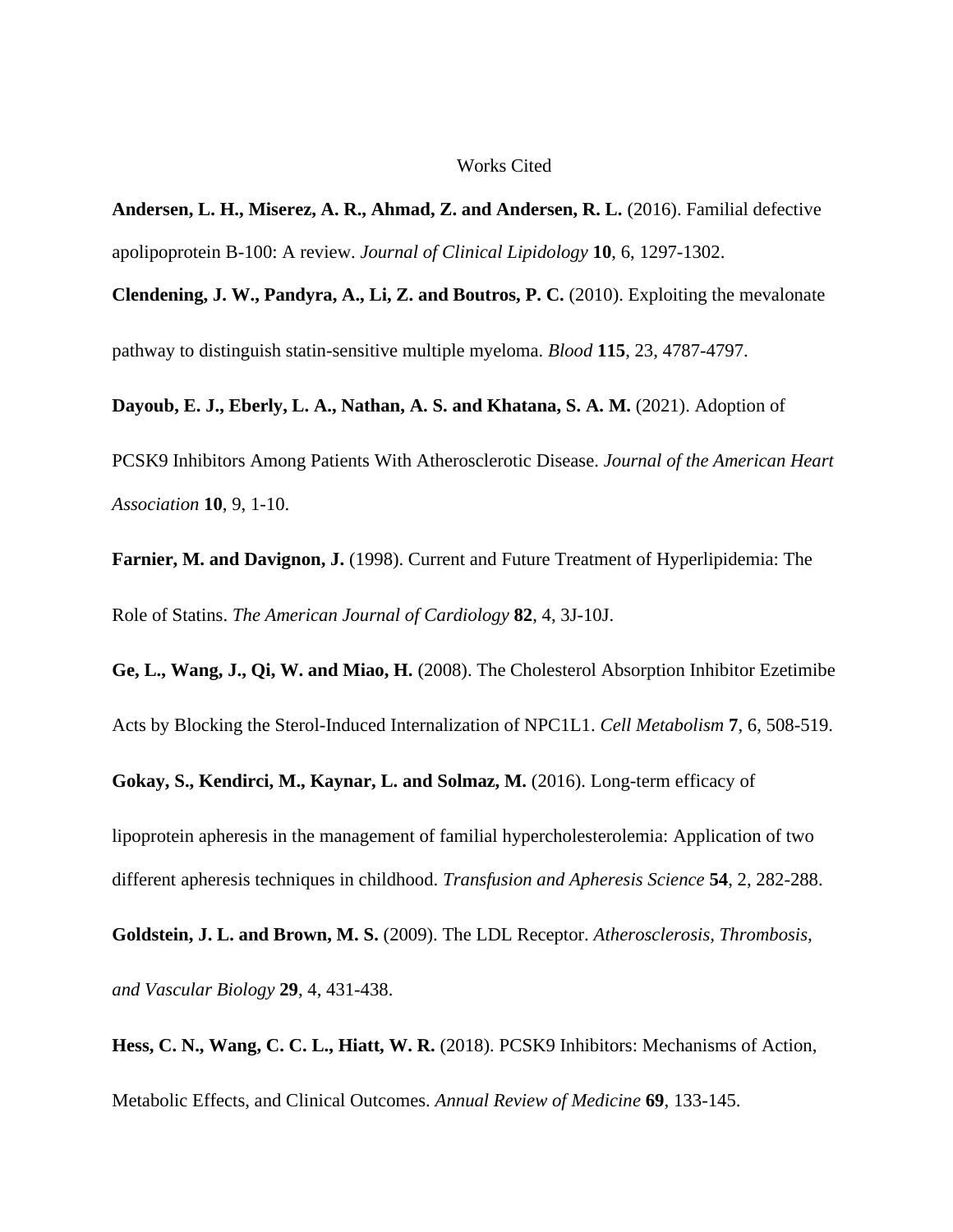**Johnson, T. A. and Pfeffer, S. R.** (2016). Ezetimibe-sensitive cholesterol uptake by NPC1L1 protein does not require endocytosis. *Molecular Biology of the Cell* **27**, 11, 1845-1852.

**Lent-Schochet, D. and Jialal, I.** (2022). Antilipemic Agent Bile Acid Sequestrants.

*NCBI.*

**Lin, X., Racette, S. B., Ma, L. and Wallendorf, M.** (2017). Ezetimibe Increases Endogenous Cholesterol Excretion in Humans. *Arteriosclerosis, Thrombosis, and Vascular Biology* **37**, 5, 990-996.

**Nordestgaard, B. G., Chapman, M. J., Humphries, S. E. and Ginsberg, H. N.** (2013).

Familial hypercholesterolemia is underdiagnosed and undertreated in the general population: guidance for clinicians to prevent coronary heart disease. *European Heart Journal* **34**, 45, 3478- 3490.

**Russel, D. W.** (2003). The Enzymes, Regulation, and Genetics of Bile Acid Synthesis." *Annual Review of Biochemistry* **72**, 1, 137-174.

**Staels, B., Handelsman, Y. and Fonseca, V.** (2010). Bile Acid Sequestrants for Lipid and Glucose Control. *Current Diabetes Reports* **10**, 1, 70-77.

**Sturm, A. C.** (2018). Clinical Genetic Testing for Familial Hypercholesterolemia: JACC Scientific Expert Panel. *Journal of the American College of Cardiology* **72**, 6, 662-680.

**Taylor, B., Cheema, A. and Soslowsky, L.** (2017). Tendon Pathology in Hypercholesterolemia and Familial Hypercholesterolemia. *Current Rheumatology Reports* **19.**